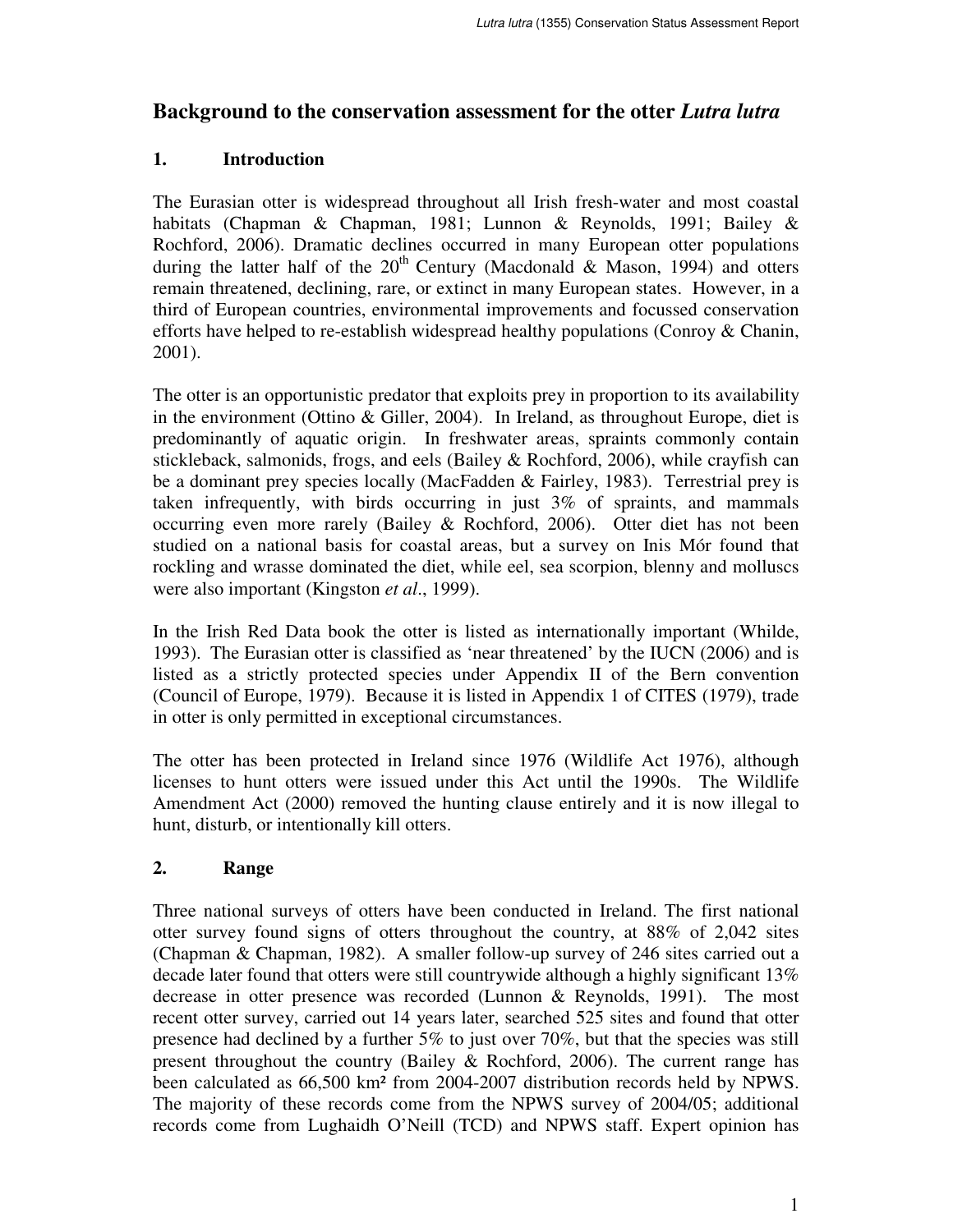been used to fill in some blank squares in the midlands as these areas were not covered in the 2004/05 survey, but otters are known to occur there.

#### *2.1 Trends in range and favourable reference range*

Despite the decline in status from 88% in 1980/81 to 70% at present, the otter remains widespread throughout the country with no apparent reduction in range. The current range is therefore take to be the favourable reference range - 66,500 km² .

# **3. Habitat**

Habitat is discussed here before population, as the habitat data was used to calculate population. Habitat was estimated on the basis of four classes of water bodies: rivers, streams, lakes and coast (high water mark).

Rivers are measured as the length of the midline. However, because otters have been observed not to forage beyond 80m from the coast, rivers greater than 80m wide are considered as comprising two separate strips of otter habitat and both banks are measured rather than one. The average width of rivers (as presented in the vector OSI data) was calculated by combining the ground-truth data gathered by Chapman & Chapman (1982) and Bailey & Rochford (2006). In addition to the width of the rivers, a 10m riparian buffer (both banks) was considered to comprise part of the otter habitat.

Manipulation of the data set: Manually eliminated one bank where watercourse width was less than 80m.

Streams are measured as the length of the midline. The average width of streams (as presented in the vector OSI data) was calculated by combining the ground-truth data gathered by Chapman & Chapman (1982) and Bailey & Rochford (2006). In addition to the width of the streams, a 10m riparian buffer (both banks) was considered to comprise part of the otter habitat.

Manipulation of the data set: none

Lakes and coast are measured as the length of a single shore where less than 80m wide, and both shores where greater than 80m wide. Any shore within 80m of another shore gives access to the same foraging habitat and should not therefore be counted twice. The width of lake and coast habitat was estimated to be an 80m strip of water from the length of shore calculated above. In addition to this 80m strip of water for lakes and coast, a 10m terrestrial buffer was considered to comprise part of the otter habitat.

Manipulation of the data set: Lakes layer buffered on inside by 40m, (by buffering both sides by 40m then intersecting with original lakes layer). Lakes length is  $=$  perimeter  $\frac{1}{2}$ 

HWM layer buffered by 40m. HWM length = number of sections  $*($  (total perimeter/2)-buffer width)

### *Results*

The ground-truth data gathered by Chapman  $\&$  Chapman (1982) and Bailey  $\&$ Rochford (2006) divided river width into the following classes; <2m, 2-5m, 5-10m,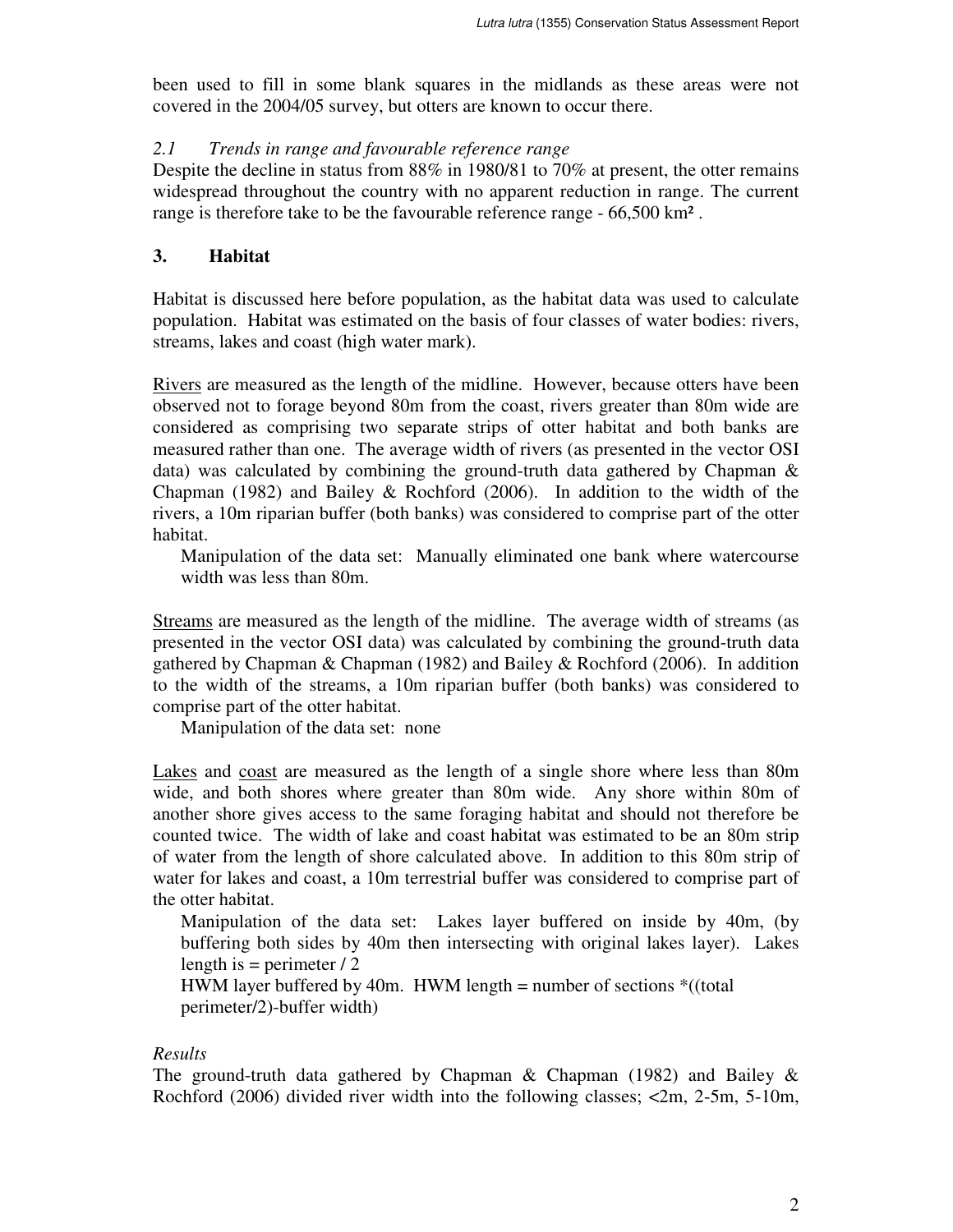10-20m,  $>$ 20m. Using the following mid range values; 1m, 4m, 8m, 15.5m, 30m<sup>1</sup>, the average width of river features comes out as  $12.9m$  ( $n = 893$ ), and the average width of stream features comes out as  $4.2m$  (n = 955). The total habitat may thereby be calculated by simple multiplication of the lengths of various habitats available (table 1).

*Table 1 – the total length and area of otter habitat present in the Republic of Ireland.*

|                         | Total<br>rivers | Total<br><b>Streams</b> | Total<br>Coast | Total<br>Lake |
|-------------------------|-----------------|-------------------------|----------------|---------------|
| Width of water body (m) | 12.9            | 4.2                     | 80.0           | 80.0          |
| Width of habitat (m)    | 32.9            | 24.2                    | 90.0           | 90.0          |
| Length of habitat (km)  | 13326.1         | 64458.1                 | 8107.6         | 4298.9        |
| Habitat areas (Sq. km)  | 439.0           | 1560                    | 729.7          | 386.9         |
| Total habitat size (Sq. |                 |                         |                |               |
| km)                     | 3115.4          |                         |                |               |

*Table 2 – the total length and area of otter habitat protected within candidate SACs selected for otter in the Republic of Ireland.*

|                         | Total<br>rivers | Total<br><b>Streams</b> | Total<br>Coast | Total<br>Lake |
|-------------------------|-----------------|-------------------------|----------------|---------------|
| Length of habitat (km)  | 3344.0          | 5025.0                  | 4493.0         | 837.0         |
| Width of water body (m) | 12.9            | 4.2                     | 80.0           | 80.0          |
| Width of habitat (m)    | 32.9            | 24.2                    | 90.0           | 90.0          |
| Habitat areas (Sq. km)  | 110.151         | 121.605                 | 404            | 75.33         |
| Total habitat size (Sq. |                 |                         |                |               |
| km)                     | 711.086         |                         |                |               |

# *3.1 Habitat trends and favourable reference value*

While there has been some localised reduction in otter habitat quality, due mainly to water pollution and clearance of riparian vegetation, this has been balanced to some extent by the reduced occurence of severe water pollution episodes (e.g. those causing fish kills) and the abandonment of pastoral systems which has led to increased scrubby vegetation and reduced disturbance of river corridors. The area of suitable habitat available at present  $(3115 \text{ km}^2)$  is considered favourable for the long term viability of the otter in Ireland.

# **4. Population**

The otter population in Ireland is estimated to be in the region of 6,416 female animals (not including juveniles), with an upper confidence level of 9,724 and a lower confidence level of 4,537. Females are used here because of their tendency to maintain stable home ranges.

<sup>&</sup>lt;sup>1</sup> a conservative estimate based on the midpoint of the next logical division 20-40m.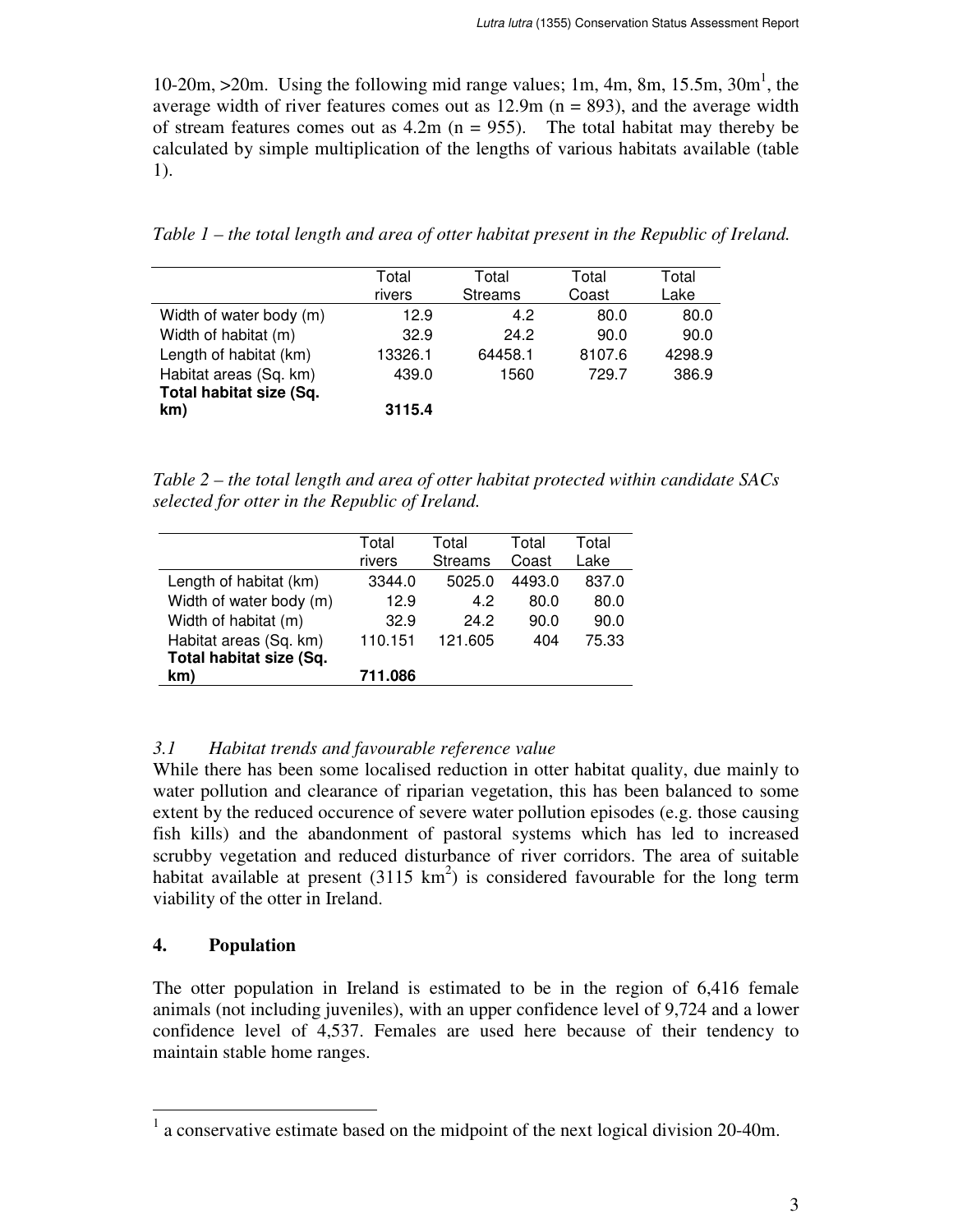These population estimates were calcluated (by Lughaidh O'Neill, TCD) from average females home ranges derived from the following:

- Observations of seven adult females in mesotrophic Irish rivers (>4mg orthophosphate per l), showed females occupying exclusive home-ranges averaging 7.5  $\pm$  1.5 km that were inversely related to river width (R<sup>2</sup><sub>adj</sub> = 0.68,  $F_6 = 13.5$ ,  $P = 0.014$ ). The relationship was approximated by the equation  $[$ (*home range length*) = 40.42/(*river-width*) + 5.284] (L. Ó Néill unpublished data).
- Observations of ten female otters on oligotrophic rivers (<2mg orthophosphate per l) in Scotland showed no relationship between home-ranges and river width, with home-ranges averaging 18.7±3.5km (Kruuk, 2006).
- Observations of 10 coastal otters on Shetland found that adult females occupied group ranges at densities of 2.6±0.9 km/individual (Kruuk and Moorhouse, 1991).

To account for the lack of data for watercourses with orthophosphate levels between 2 and 4mg per l, L. O'Neill calculated the fitted line as the average intercept and slopes for more and less productive rivers. Note that the oligotrophic group showed no relationship with river width so they had a slope of 0 and an intercept of 18.6. The confidence intervals for spatial requirements of otters in this intermediate class of river were taken to be the most extreme limits for the other two groups.

Based on interpolation of the EPA point data for orthophosphate levels, each section of river within the contours of a particular orthophosphate level was assigned that orthophosphate value. The length of each water course type (oligotrophic river, meso-oligotrophic river, mesotrophic river, oligotrophic stream etc.) within each river basin district was converted into a number of otters by dividing it by the spatial requirements of female otters in that habitat. For otters in rivers the appropriate spatial requirements was for watercourses 12.9m wide, for streams 4.2m wide, for lakes 80m wide (see Habitat above).

# *4.1 Population trends*

 $\overline{a}$ 

Between the first national survey in 1980/81 and the most recent survey in 2004/05, a net population loss of 23.7% (- 0.98% p.a.) has been estimated, with the majority of this decline occuring in the first ten years.

It is assumed that the decline in status between the first survey (Chapman & Chapman, 1982) and more recent surveys is a result of population decline. To calculate the decline in the otters population since the original otter survey, the proportional change in status<sup>2</sup> within each river basin district was recorded for the 1991 survey (Lunnon & Reynolds, 1991) and the 2006 survey (Bailey & Rochford, 2006). Then the otter population calculated above was multiplied by the change in status. Upper CI for status was multiplied by upper CI for population estimators etc.

 $2<sup>2</sup>$  It is unlikely that any survey will ever find 100% regardless of the status of otters. Hence, it makes more sense to look at trends using 1982 as the reference. A drop from 88% in the reference survey (1982) to 70% in the latest survey therefore equates to a 20.5% decline (rather than 18%).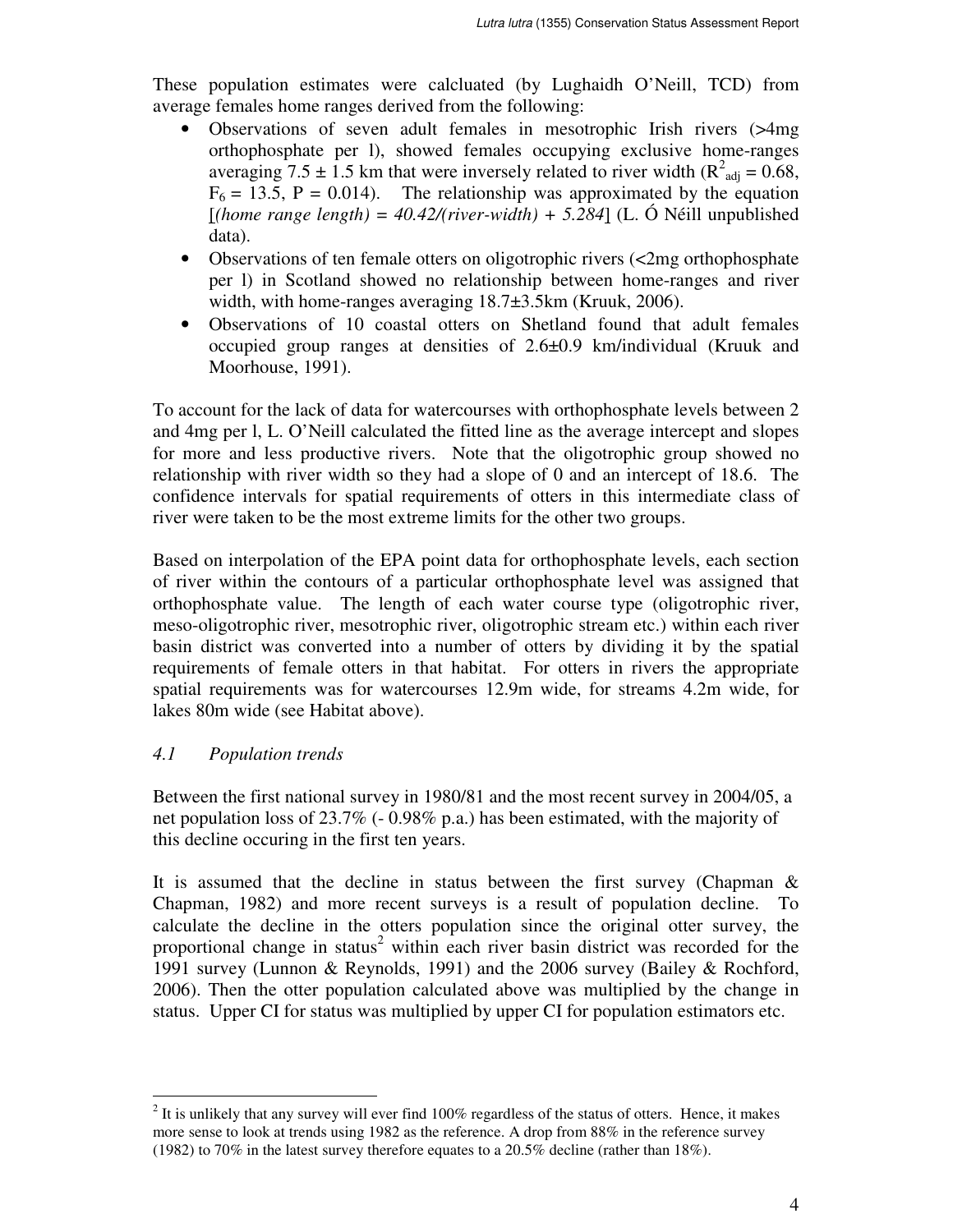The change in status within each river basin district and nationally is presented in Fig 1.



*Fig. 1 – Status of the otter within each river basin district and nationally as recorded in 1992 (Lunnon – filled symbols) and 2006 (Bailey – open symbols) by comparison with the 1982 result (Chapman – '1' line).*

Note that the Bailey & Rochford (2006) survey shows a 20% decline even for the upper confidence limit for the national situation. For the observed population result this decline is as high as 23.6%. The Shannon, Western, and North Western river basin districts show the greatest declines (according to the upper confidence intervals). How these declines in status are likely to effect population sizes is shown in Fig. 2 and Table 3.

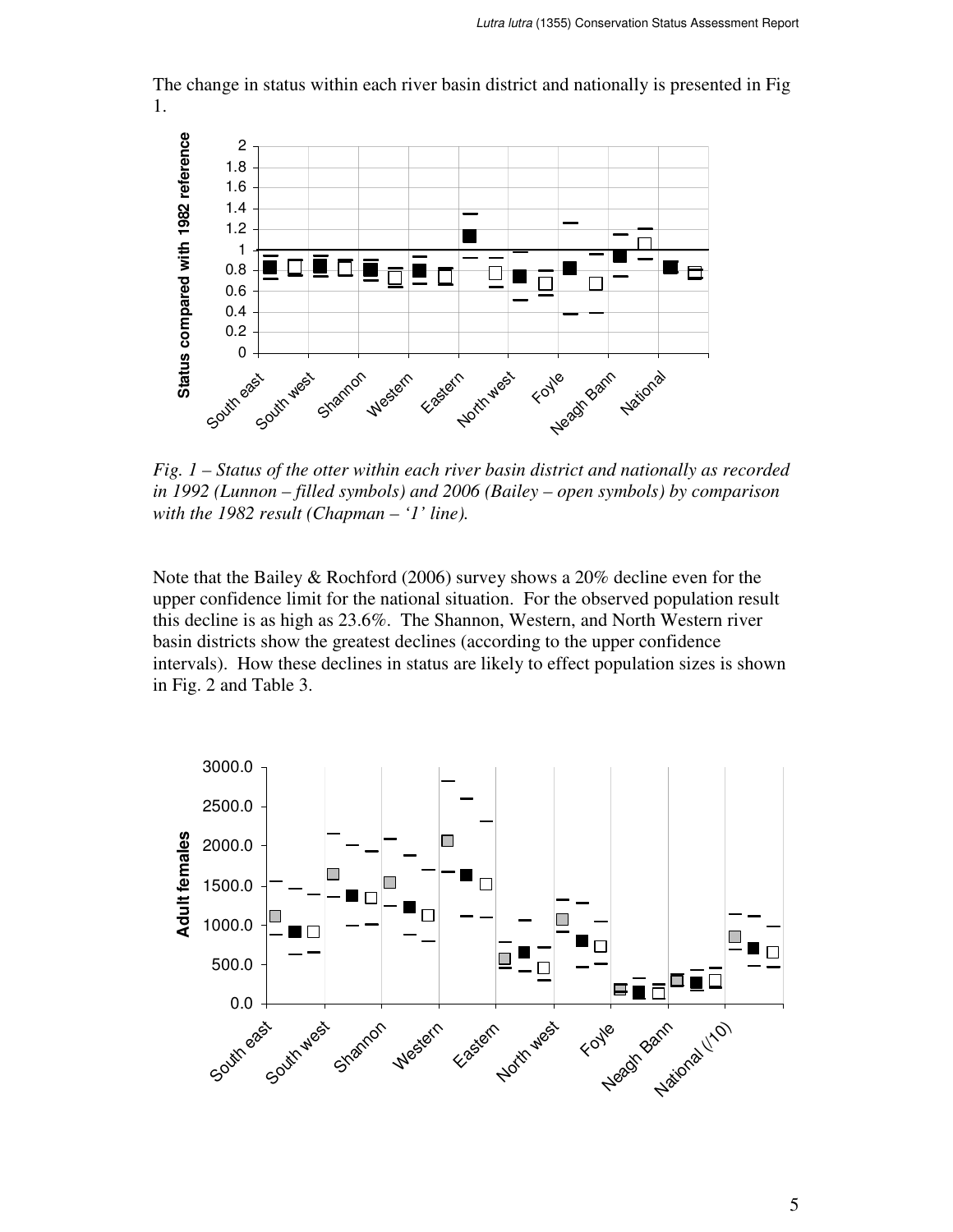*Fig. 2 – Changes in the estimated otter population taking into account changes in status as recorded by the national otter surveys. Chapman & Chapman (1982) – Grey; Lunnon & Reynolds (1992) – Black; Bailey & Rochford (2006) – White.*

|                 | <b>CHAPMAN</b> |        | <b>LUNNON</b> |          |        | <b>BAILEY</b> |          |        |            |
|-----------------|----------------|--------|---------------|----------|--------|---------------|----------|--------|------------|
|                 | estimate       | LCL    | UCL           | estimate | LCL    | UCL           | Estimate | LCL    | <b>UCL</b> |
| South east      | 1096.5         | 860.4  | 1547.4        | 909.4    | 616.8  | 1457.3        | 899.3    | 643.3  | 1381.2     |
| South west      | 1637.4         | 1347.7 | 2143.1        | 1365.6   | 987.7  | 2004.1        | 1340.9   | 998.8  | 1921.9     |
| Shannon         | 1534.1         | 1230.3 | 2087.8        | 1224.1   | 859.7  | 1872.9        | 1108.1   | 779.5  | 1693.2     |
| Western         | 2051.2         | 1657.5 | 2818.1        | 1628.9   | 1105.9 | 2595.5        | 1507.1   | 1081.7 | 2302.0     |
| Eastern         | 568.7          | 445.7  | 776.3         | 641.6    | 406.9  | 1042.9        | 439.9    | 283.0  | 708.2      |
| North west      | 1063.9         | 908.0  | 1309.0        | 785.8    | 461.7  | 1268.2        | 714.1    | 498.7  | 1038.3     |
| Foyle           | 181.4          | 144.2  | 254.5         | 147.8    | 54.1   | 319.3         | 120.9    | 56.0   | 240.6      |
| Neagh           |                |        |               |          |        |               |          |        |            |
| Bann            | 272.6          | 216.7  | 367.7         | 257.0    | 160.3  | 421.6         | 285.5    | 195.4  | 438.9      |
| <b>National</b> | 8405.8         | 6810.5 | 11304.0       | 6960.2   | 4653.1 | 10981.8       | 6416.1   | 4536.5 | 9724.3     |

*Table 3 – Population estimates of adult females based on the status recorded in 1982, 1992 and 2006.*

#### *5.1 Favourable reference population*

The current population estimate (6416) is 7.8% below the 1991 population estimate and 23.6 % below the 1982 figure. However, despite these decreases it would appear that the otter population in Ireland remains healthy; population modelling for the south-eastern river basin district has shown that even the present otter population in that area is sufficent to maintain the otter within that district for up to 100 years, assuming that there is no futher decline in status (O'Neill, unpublished data). Similar modelling has yet to be done, however, for the other river basin districts.

The Habitats Directive requires that the favourable reference population be no lower than the population in 1994. However, given the significant decrease in status before 1994 and the extensieve network of SACs now designated for the otter, it has been decided that a more optimistic target is justified and can be achieved. Consequently, the target for the otter population is to return all SACs to the status that was recorded within the Chapman & Chapman (1982) survey, while simultaneously ensuring that no further loss of status occurs outside SACs.

|                 | <b>CHAPMAN</b> |       | <b>LUNNON</b> |          |        | <b>BAILEY</b> |          |        |        |
|-----------------|----------------|-------|---------------|----------|--------|---------------|----------|--------|--------|
|                 | estimate       | LCL   | UCL           | estimate | LCL    | UCL           | estimate | LCL    | UCL    |
| South east      | 244.1          | 192.9 | 299.2         | 202.4    | 138.3  | 281.7         | 200.2    | 144.3  | 267.0  |
| South west      | 398.9          | 328.2 | 511.4         | 332.7    | 240.5  | 478.2         | 326.6    | 243.2  | 458.6  |
| Shannon         | 370.8          | 300.5 | 484.2         | 295.8    | 210.0  | 434.3         | 267.8    | 190.4  | 392.6  |
| Western         | 583.1          | 479.1 | 764.2         | 463.1    | 319.7  | 703.9         | 428.5    | 312.7  | 624.3  |
| Eastern         | 45.4           | 36.4  | 56.6          | 51.2     | 33.3   | 76.1          | 35.1     | 23.1   | 51.7   |
| North west      | 734.5          | 608.0 | 936.5         | 542.5    | 309.2  | 907.3         | 493.0    | 334.0  | 742.8  |
| Foyle           | 12.2           | 7.8   | 31.6          | 9.9      | 2.9    | 39.7          | 8.1      | 3.0    | 29.9   |
| Neagh           |                |       |               |          |        |               |          |        |        |
| Bann            | 0.0            | 0.0   | 7.4           | 0.0      | 0.0    | 8.5           | 0.0      | 0.0    | 8.8    |
| <b>National</b> | 2389           | 952.9 | 3091.1        | 1897.6   | 1253.9 | 2929.7        | 1759.3   | 1250.7 | 2575.7 |

*Table 4 – Population estimates of adult females within otter SACs based on the status recorded in 1982, 1992, and 2006.*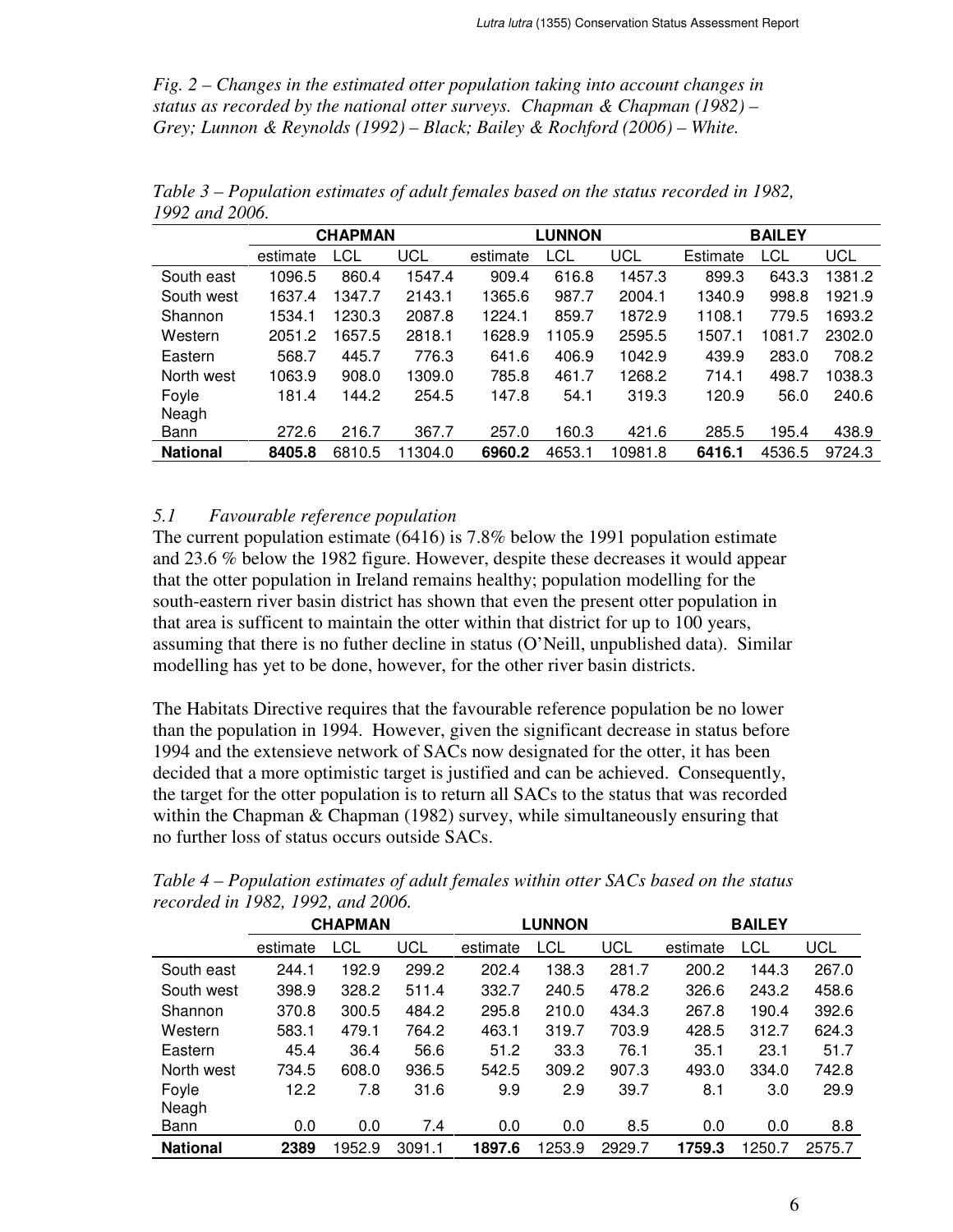*Table 5 – Target future population of female otters based on all SACs returning to the status observed in the reference survey (1982) while the rest of the habitat remains at the current status.*

|                                           | estimate | LCL    | UCL    |
|-------------------------------------------|----------|--------|--------|
| Current population                        | 6416.1   | 4536.5 | 9724.3 |
| Predicted increase if SACs return to 1982 |          |        |        |
| status                                    | 629.7    | 702.2  | 515.4  |
| Target population                         | 7046     | 5239   | 10240  |

The favourable reference population is therefore set at 7046 female otters, a 10.2% increase on the present level.

# **6. Threat and pressures**

Otters are subject to pressures in both the terrestrial and the aquatic (freshwater and marine) environments. Impacts that reduce the availability or quality of, or cause disturbance to, these habitats are likely to affect otters. These factors may act directly (e.g. through road kills or the removal of holt sites) or indirectly (e.g. by reducing prey availability).

The following impacts are considered relevant:

- 110 Use of pesticides
- 120 Fertilisation
- 151 removal of hedges and copses
- 152 removal of scrub
- 168 felling of native or mixed woodland
- 210 Professional fishing (including loster pots and fyke nets)
- 230 Hunting
- 243 trapping, poisoning, poaching
- 300 Sand and gravel extraction
- 312 mechanical removal of peat
- 400 Urbanised areas, human habitation
- 401 continuous urbanisation
- 410 Industrial or commercial areas
- 420 Discharges
- 421 disposal of household waste
- 422 disposal of industrial waste
- 423 disposal of inert materials
- 424 other discharges
- 502 routes, autoroutes
- 507 bridge, viaduct
- 701 water pollution
- 709 other forms or mixed forms of pollution
- 803 infilling of ditches, dykes, ponds, pools, marshes or pits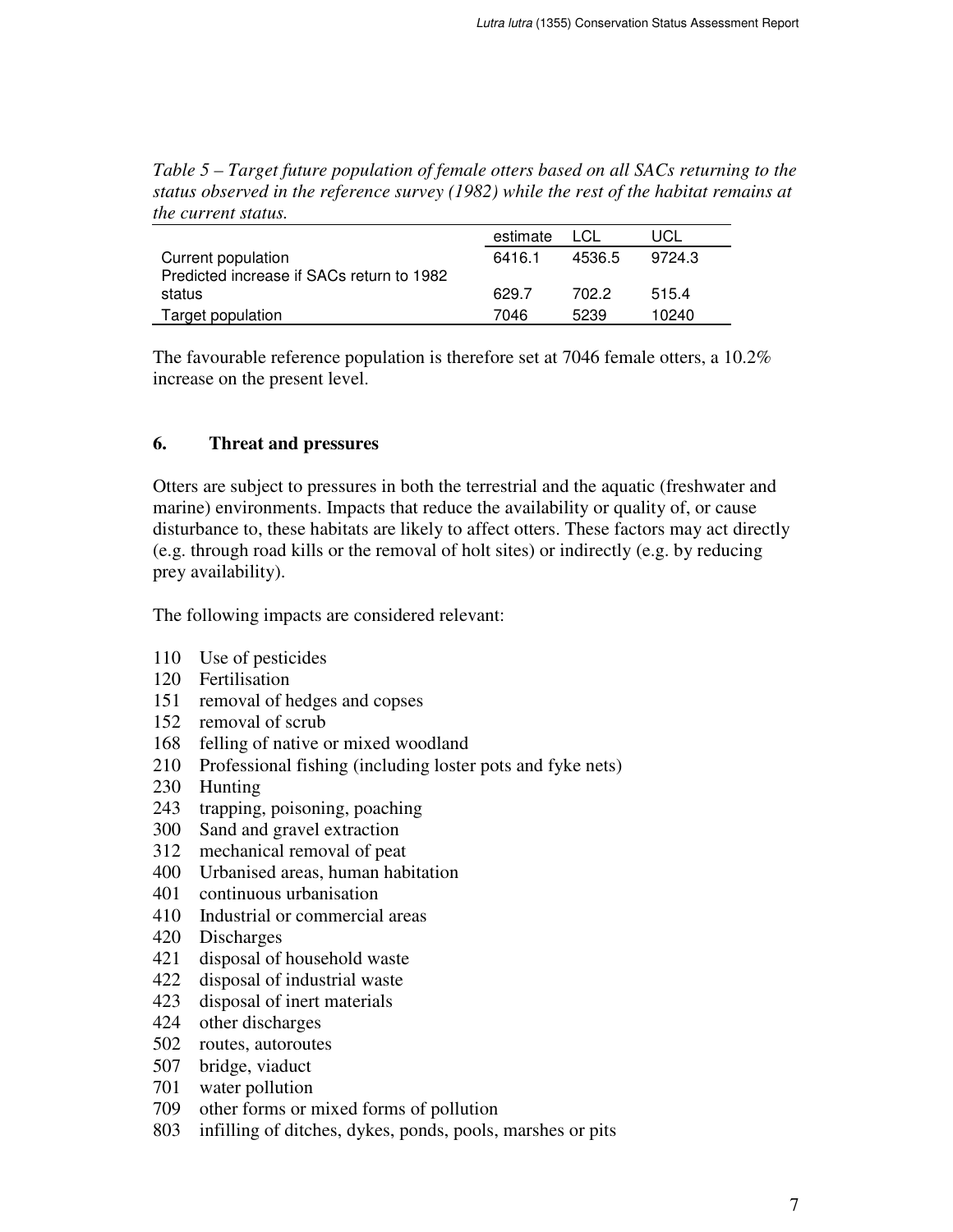- 810 Drainage
- 811 management of aquatic and bank vegetation for drainage purposes
- 820 Removal of sediments (mud ...)
- 830 Canalisation
- 852 modifying structures of inland water course

Overall, these can all be classed as both past pressures and future threats. While some of these impacts are declining, with future prospects in some cases looking bright (pollution etc.) they are still likely to continue to pose localised or occasional threats. New autoroutes and bridges are probably not a significant threat (because of modern mitigation requirements), however existing roads will continue to threaten otter populations (or at least cause deaths) (L.Ó Neill pers. comm.).

It can be difficult to identify the cause of death of an otter, although the number of otters reported dead from "unknown" causes is surprisingly low (Reuther, 2002). Explaining the absence of otters from certain sites can also pose difficulties. A number of reviews of otter mortality have been carried out in Ireland: O'Sullivan & Fitzgerald (1995) reported, for a period between 1982 and 1992, a total of 628 otters found dead in Ireland. The vast majority of recorded otter deaths were caused by road traffic accidents with a further 14% killed by fishing gear. Poole *et al.* (2007) examined otter mortality in fyke nets specifically, but also concluded that roadkill was probably the most signficant cause of direct mortality in this country. There is likely to be some bias in both of these datasets, however, as road kills are relatively visible whereas it is likely that fishermen fail to report all otters found dead in fishing gear (Reuther, 2002). Nonetheless, a roadkill website was established in January 2007 to track the geographical and seasonal mortality of otters on Irish roads (see: www.biology.ie). O'Sullivan (1996) quoted eight major and 16 specific threats to otters from data collated for 29 European countries (Table 6).

| Major threats                | $\%$ | Specific threats/areas of conflict | $\%$ |
|------------------------------|------|------------------------------------|------|
| Habitat destruction          | 28   | River/wetland drainage             | 17   |
| Water pollution              | 25   | Sand/gravel abstraction            | 3    |
| Mortalities/illegal killings | 19   | Water abstraction                  |      |
| Recreation/disturbances      | 13   | Urbanisation                       | 5    |
| Hydroelectric schemes        | 5    | Organic pollution                  | 14   |
| Aquaculture/fisheries        | 5    | Industrial pollution               | 14   |
| Oil spillages                |      | Acidification/forestry             | 3    |
| American mink                |      | Poisonous marine algae             |      |
|                              |      | Aquaculture/fisheries              | 8    |
|                              |      | Fyke nets/fish traps               | 7    |
|                              |      | Mammal traps                       | 5    |
|                              |      | Hunting/killing                    | 8    |
|                              |      | Road traffic                       | 9    |
|                              |      | Angling                            | 2    |
|                              |      | <b>Boating</b>                     |      |
|                              |      | Tourism                            |      |

*Table 6. The major and specific threats (percentage of times listed) to otters in 29 European countries/regions, ranging from Ireland to Siberia (from O'Sullivan (1996)).*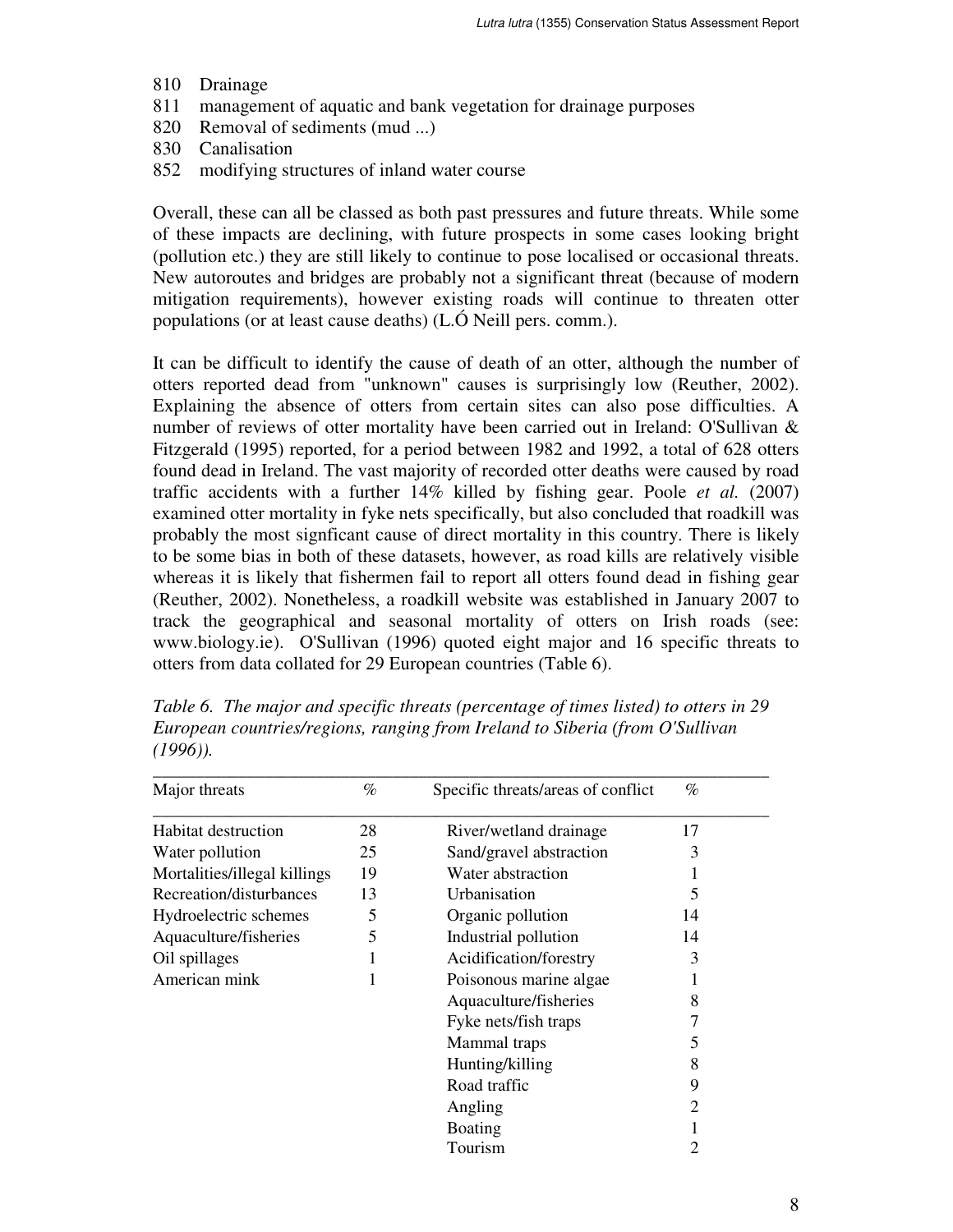\_\_\_\_\_\_\_\_\_\_\_\_\_\_\_\_\_\_\_\_\_\_\_\_\_\_\_\_\_\_\_\_\_\_\_\_\_\_\_\_\_\_\_\_\_\_\_\_\_\_\_\_\_\_\_\_\_\_\_\_\_\_\_\_\_\_\_\_\_\_\_\_ (Data source: modified from Foster-Turley *et al.* (1990). The criteria used to classify threats are not necessarily mutually exclusive.)

Licenses to hunt otters were issued under the 1976 Wildlife Act until the early 1990s. No further license were issued after then and the Wildlife Amendment Act (2000) removed the otter hunting clause entirely. However, there are some concerns that where mink hunting (which is not regulated) takes place along water courses this may be indirectly or directly threatening otter populations (L. Ó Neill, pers. comm.). Also while trapping (for fur) is certainly a past threat, 'vermin control' continues and some accidental or even deliberate bi-catch of otter is possible.

#### **7. Future Prospects**

Although otter range has remained stable in Ireland, the results of the national surveys suggest that otter densities have declined since 1980. Most of this decline seems to have taken place in the 1980s, when levels of severe water pollution were at their worst, with a significantly lower rate of decline in the 15 year period between 1990 and 2005. Despite these declines, population modelling for the south-eastern river basin district has shown that even the present otter population in that area is sufficent to maintain the otter within that district for up to 100 years, assuming that there is no futher decline in status (O'Neill, unpublished data).

A number of significant steps have been take in recent years to secure the long term future of the otter in Ireland: 44 SACs have been designated for the otter. Most of these are large sites incorporating extensive river/lake or coastal systems. The National Roads Authority have prepared strict guidance for the protection of otters during the planning and construction of national roads. NPWS has drafted a Species Action Plan for the otter which will be published later this year following a period of public consultation. Furthermore, under the Water Framework Directive, water quality is expected to improve.

In England, Scotland and Wales, the otter is showing strong recovery from previous low levels. Although the Irish population (North and South ) has bucked this trend, population densities here remain among the highest in Europe. It is also clear from the experience in Britain that when water quality and terrestrial habitat needs are met, this species is capable of strong and sustained population expansion.

### **8. Complementary information**

### *8.1 Favourable reference range*

Despite the decline in status from 1980/81 to the present, the otter remains widespread throughout the country with no apparent reduction in range. The current range is therefore taken to be the favourable reference range - 66,500 km².

#### *8.2 Favourable reference population*

The target for the otter population is to return all SACs to the status that was recorded within the Chapman & Chapman (1982) survey, without any further loss of status outside SACs. The favourable reference population is therefore calculated 7046 female otters, a 10.2% increase on the present level.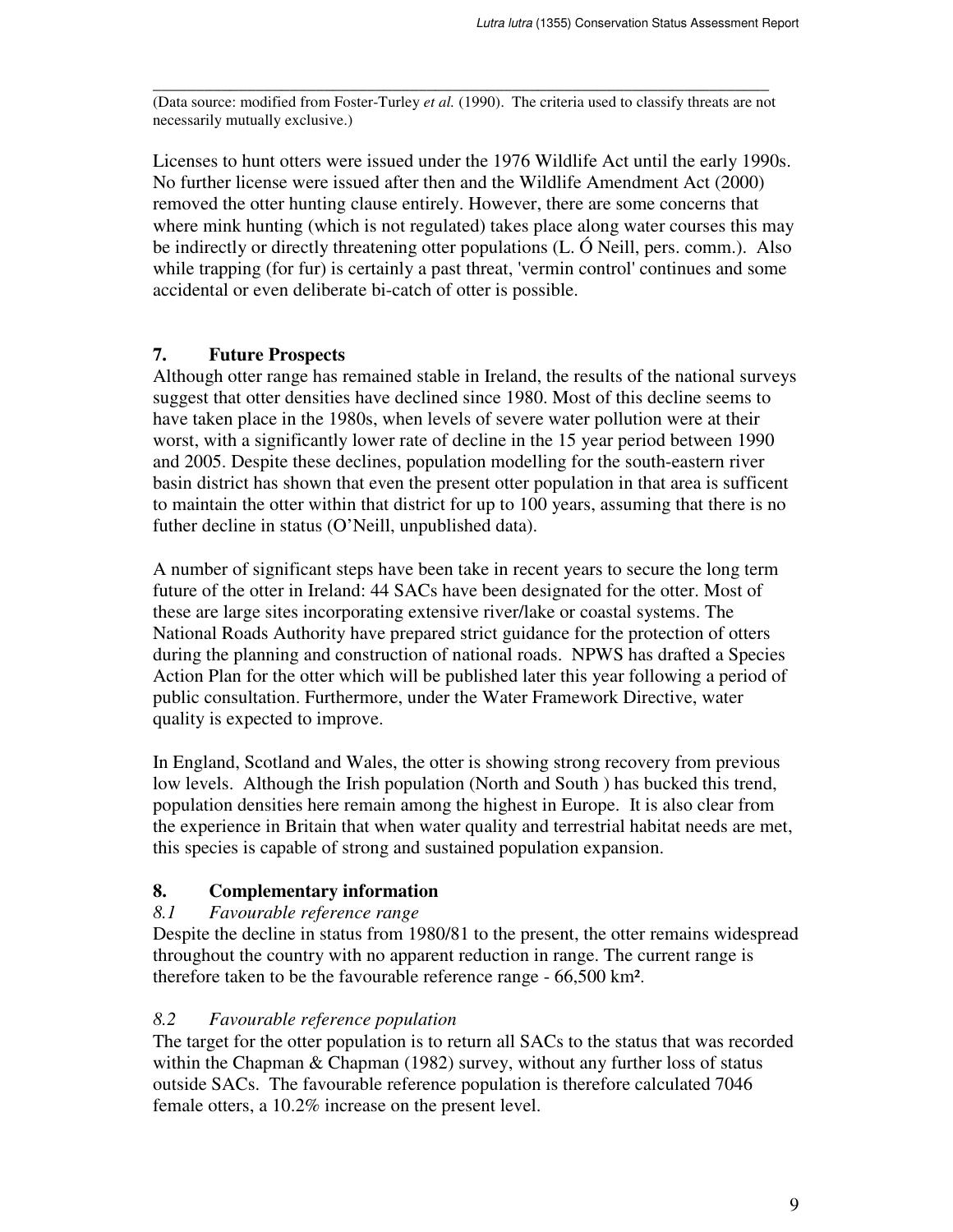#### *8.3 Suitable habitat*

The area of suitable habitat available at present  $(3115 \text{ km}^2)$  is considered favourable for the long term viability of the otter in Ireland.

#### **9. Conclusions**

#### *8.1 Range*

As range is stable and not smaller than the favourable reference range, this parameter is considered to be Favourable.

#### 8.2 Population

The population has declined 23.6% in the last 24 years and is 10.2% below the favourable reference population. This parameter is considered to be Unfavourable - Inadequate.

### *8.3 Habitat*

The area of suitable habitat available at present  $(3115 \text{ km}^2)$  is considered sufficient in extent and quality for the long term viability of the otter in Ireland. This parameter is considered Favourable.

### *8.4 Future prospects*

Otters are expected to persist and thrive in Ireland for the long term. Otter status is expected to improve again in the coming decades, returning to previously high levels within the extensive SAC network designated for the species. This parameter is considered Favourable.

# *8.5 Overall assessment*

Amber : Unfavourable - Inadequate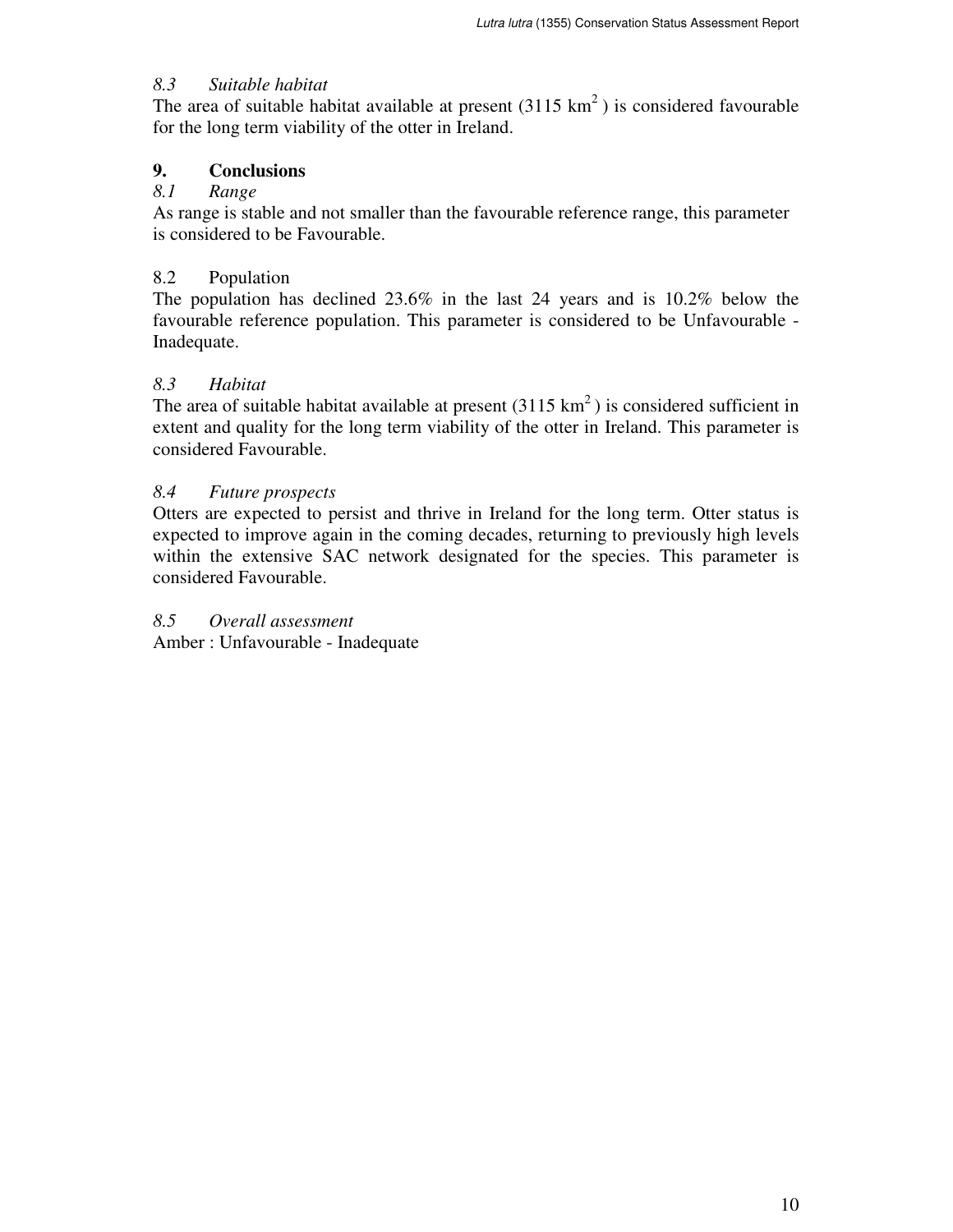### **References**

Bailey, M. & Rochford, J. (2006) Otter Survey of Ireland 2004/2005. *Irish Wildlife Manuals* No. 23. National Parks and Wildlife Service, Department of Environment, Heritage and Local Government, Dublin, Ireland.

Chapman, P. J. & Chapman, L.L. (1982) *Otter survey of Ireland*. Vincent Wildlife Trust.

Conroy, J.W.H., & Chanin P. (2001) The distribution and status of the European otter (*Lutra lutra*) – A review. In: Conroy J.W.H., Gutleb, A., & Yoxon, P. (eds.), *Proc. Otter Toxicol. Conference, Skye 2000*, International Otter Survival Fund, Broadford, Skye, pp. 7-28.

Council of Europe (1979) *Convention on the Conservation of European Wildlife and Natural Habitats.* CETS **104**. Bern, Switzerland.

Foster-Turley, P., Macdonald, S.M. & Mason, C.F. (1990). *Otters: an action plan for their conservation*. Gland, Switzerland. International Union for the Conservation of Nature and Nature Resources/Species Survival Commission/Otter Specialist Group. (Quoted in O'Sullivan 1996).

IUCN (2006). *2006 IUCN Red List of Threatened Species.* <www.iucnredlist.org>.

Kingston, S., O'Connell, M., & Fairley, J.S. (1999) Diet of otters on Inishmore, Aran Islands, west coast of Ireland. *Biology and Environment* **99B**:173-182.

Kruuk, H. (2006) *Otters – ecology, behaviour and conservation*. Oxford University Press, Oxford.

Kruuk, H. & Moorhouse, A. (1991) The spatial organization of otters (*Lutra lutra*) in Shetland. *Journal of Zoology*, London **224**: 41-57.

Lunnon, R.M. & Reynolds, J.D. (1991) Distribution of the otter (*Lutra lutra*) in Ireland and its value as an indicator of habitat quality. In D. W. Jeffrey and B. Madden (eds.). *Bio-indicators and environmental management*, 435-443. London, Academic Press.

Macdonald, S.M. & Mason, C.F. (1994) *Status and Conservation need of the otter* (Lutra lutra) *in the western Palaearctic.* Council of Europe, Strasbourg.

MacFadden, Y.M.T. & Fairley, J.S. (1984) Food of otters in an Irish limestone river system with special reference to the crayfish*. Journal of Life Sciences – Royal Dublin Society* **5**:65-76.

O'Sullivan, L. & Fitzgerald, R.D. (1995). A national survey of otter mortality in Ireland. *Habitat*. **11**; 97-101.

O'Sullivan, W. M. (1996). Otter conservation: factors affecting survival, with particular reference to drainage and pollution within an Irish river system. In:,